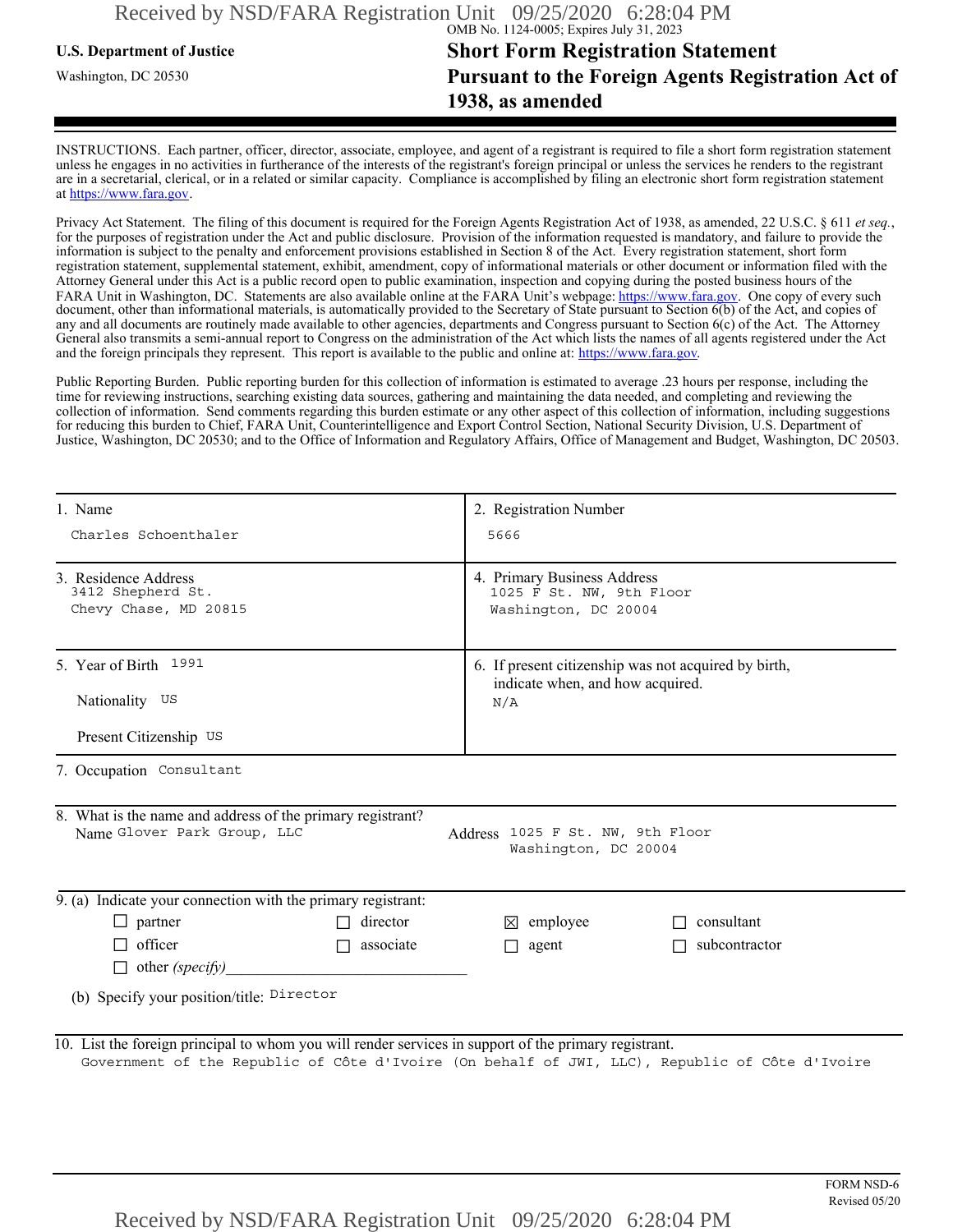|                                                                                                                                                                                                                                                                                                                                                                                                                                                   | see attached           | through the primary registrant listed in Item 8.             | 11. Describe in detail all services which you will render to the foreign principal listed in Item 10 either directly, or                                                                                                                                                                                                                                                                                                                                                                                              |                             |                                                                         |                       |         |  |
|---------------------------------------------------------------------------------------------------------------------------------------------------------------------------------------------------------------------------------------------------------------------------------------------------------------------------------------------------------------------------------------------------------------------------------------------------|------------------------|--------------------------------------------------------------|-----------------------------------------------------------------------------------------------------------------------------------------------------------------------------------------------------------------------------------------------------------------------------------------------------------------------------------------------------------------------------------------------------------------------------------------------------------------------------------------------------------------------|-----------------------------|-------------------------------------------------------------------------|-----------------------|---------|--|
|                                                                                                                                                                                                                                                                                                                                                                                                                                                   | see attached           | Yes $\boxtimes$<br>dissemination of informational materials. | 12. Do any of the above described services include political activity as defined in Section 1(o) of the Act <sup>1</sup> ?<br>$No$ $\Box$<br>If yes, describe separately and in detail such political activity. The response must include, but not be limited to, activities<br>involving lobbying, promotion, perception management, public relations, economic development, and preparation or                                                                                                                      |                             |                                                                         |                       |         |  |
|                                                                                                                                                                                                                                                                                                                                                                                                                                                   | $\Box$ full time basis |                                                              | 13. The services described in Items 11 and 12 are to be rendered on a                                                                                                                                                                                                                                                                                                                                                                                                                                                 | $\boxtimes$ part time basis |                                                                         | $\Box$ special basis  |         |  |
|                                                                                                                                                                                                                                                                                                                                                                                                                                                   |                        | $\Box$ Fee: Amount \$                                        | 14. What compensation or thing of value have you received to date or will you receive for the above services?<br>□ Salary: Amount \$ _____________ per ____________<br>$\boxtimes$ Salary: Not based solely on services rendered to the foreign principal(s).                                                                                                                                                                                                                                                         |                             | $\Box$ Commission at $\qquad\qquad\%$ of<br>$\Box$ Other thing of value |                       |         |  |
| 15. During the period beginning 60 days prior to the date of your obligation to register under FARA, have you, from your own funds<br>and on your own behalf either directly or through any other person, made any contributions of money or other things of value in<br>connection with an election to political office or in connection with any primary election, convention, or caucus held to select<br>candidates for any political office? |                        |                                                              |                                                                                                                                                                                                                                                                                                                                                                                                                                                                                                                       |                             |                                                                         |                       |         |  |
|                                                                                                                                                                                                                                                                                                                                                                                                                                                   | Yes $\square$          | $No \boxtimes$                                               |                                                                                                                                                                                                                                                                                                                                                                                                                                                                                                                       |                             |                                                                         |                       |         |  |
|                                                                                                                                                                                                                                                                                                                                                                                                                                                   | Date                   | If yes, furnish the following information:<br>Donor          | Political Organization/Candidate                                                                                                                                                                                                                                                                                                                                                                                                                                                                                      |                             | Method                                                                  | Amount/Thing of Value |         |  |
|                                                                                                                                                                                                                                                                                                                                                                                                                                                   |                        |                                                              |                                                                                                                                                                                                                                                                                                                                                                                                                                                                                                                       |                             |                                                                         |                       |         |  |
|                                                                                                                                                                                                                                                                                                                                                                                                                                                   |                        |                                                              | In accordance with 28 U.S.C. § 1746, and subject to the penalties of 18 U.S.C. § 1001 and 22 U.S.C. § 618, the undersigned swears or<br>affirms under penalty of perjury that he/she has read the information set forth in this statement filed pursuant to the Foreign Agents<br>Registration Act of 1938, as amended, 22 U.S.C. $\S 611$ et seq., that he/she is familiar with the contents thereof, and that such contents<br>are in their entirety true and accurate to the best of his/her knowledge and belief. | <b>EXECUTION</b>            |                                                                         |                       |         |  |
|                                                                                                                                                                                                                                                                                                                                                                                                                                                   |                        | September 25, 202 Charlie Schoenthaler                       |                                                                                                                                                                                                                                                                                                                                                                                                                                                                                                                       |                             | /s/ Charlie Schoenthaler                                                |                       | eSigned |  |
| <b>Printed Name</b><br>Date                                                                                                                                                                                                                                                                                                                                                                                                                       |                        |                                                              |                                                                                                                                                                                                                                                                                                                                                                                                                                                                                                                       | Signature                   |                                                                         |                       |         |  |

Political activity," as defined in Section 1(o) of the Act, means any activity which the person engaging in believes will, or that the person intends to, in any way influence any agency or official of the Government of the domestic or foreign policies of the United States or with reference to the political or public interests, policies, or relations of a government of a foreign country or a foreign political party.

Received by NSD/FARA Registration Unit 09/25/2020 6:28:04 PM